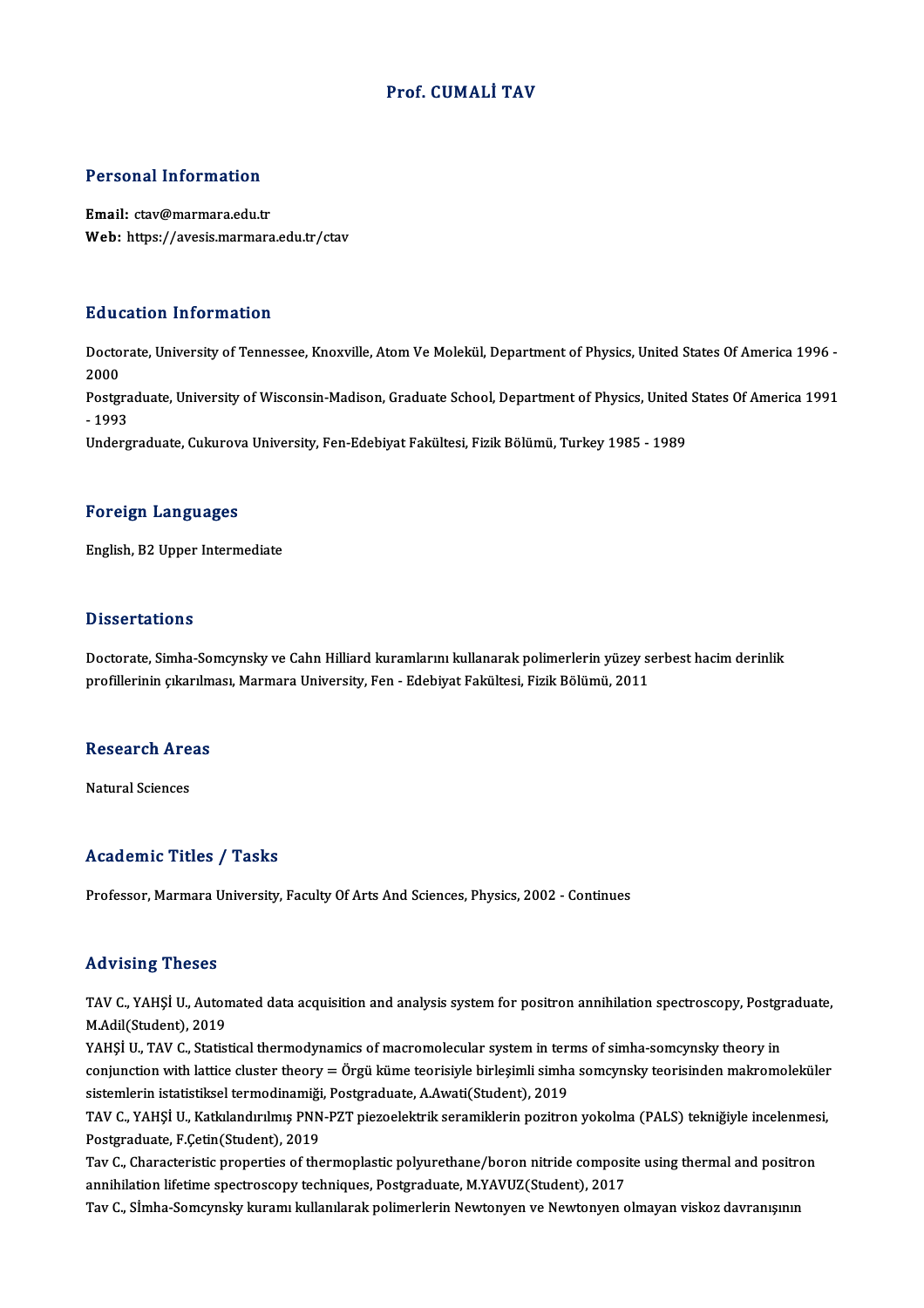serbest hacim cinsinden incelenmesi, Doctorate, F.DİNÇ(Student), 2013<br>TAV G. Tav G. Noodinum (Nd L2) katlak vitainumeililet (Nd L2 : VSO) na:

serbest hacim cinsinden incelenmesi, Doctorate, F.DİNÇ(Student), 2013<br>TAV C., Tav C., Neodiyum (Nd+3) katkılı yitriyumsilikat (Nd+3 : YSO) nanofosfor sentezi, optiksel ve yapısal özellikleri,<br>Destarata M.Erdam(Student), 20 serbest hacim cinsinden incelenmesi,<br>TAV C., Tav C., Neodiyum (Nd+3) kat<br>Doctorate, M.Erdem(Student), 2011<br>Tav C. Simba Samaunalu ve Cabn Hil TAV C., Tav C., Neodiyum (Nd+3) katkılı yitriyumsilikat (Nd+3 : YSO) nanofosfor sentezi, optiksel ve yapısal özellikleri,<br>Doctorate, M.Erdem(Student), 2011<br>Tav C., Simha-Somcynsky ve Cahn Hilliard kuramlarını kullanarak po

Doctorate, M.Erdem(Student), 2011<br>Tav C., Simha-Somcynsky ve Cahn Hilliard kuram<br>çıkarılması, Doctorate, S.KUZECI(Student), 2011<br>Tav C. Hasimsel malzemelerin hızlı nötren radve Tav C., Simha-Somcynsky ve Cahn Hilliard kuramlarını kullanarak polimerlerin yüzey serbest hacim derinlik pro<br>çıkarılması, Doctorate, S.KUZECI(Student), 2011<br>Tav C., Hacimsel malzemelerin hızlı nötron radyografisi ile tahr

çıkarılması, Doctorate, S.KUZECI(Student), 2011<br>Tav C., Hacimsel malzemelerin hızlı nötron radyografisi ile tahribatsız analizi, Doctorate, E.KAM(Student), 2011<br>YAHŞİ U., TAV C., Simha-somcynsky ve Cahn Hillard kuramlarını Tav C., Hacimsel malzemelerin hızlı nötron radyografisi ile<br>YAHŞİ U., TAV C., Simha-somcynsky ve Cahn Hillard kuran<br>profilinin çıkarılması, Doctorate, S.Küzeci(Student), 2011<br>Tav C. Noodinum (Nd L2) katlalı yitninumsilikat YAHŞİ U., TAV C., Simha-somcynsky ve Cahn Hillard kuramlarını kullanarak polimerlerin yüzey serbest hacim derinlik<br>profilinin çıkarılması, Doctorate, S.Küzeci(Student), 2011<br>Tav C., Neodiyum (Nd+3) katkılı yitriyumsilikat

profilinin çıkarılması, Doct<br>Tav C., Neodiyum (Nd+3)<br>M.ERDEM(Student), 2011<br>Tav C. Bogitron taknikleriy Tav C., Neodiyum (Nd+3) katkılı yitriyumsilikat (Nd3+:YSO) nanofosfor sentezi, optiksel ve yapısal özellikleri, Dc<br>M.ERDEM(Student), 2011<br>Tav C., Pozitron teknikleriyle polimer elektrolitlerin iletkenlik-serbest hacim iliş

M.ERDEM(Student), 2011<br>Tav C., Pozitron teknikleriyle polimer elektrolitlerin iletkenlik-serbest hacim ilişkisinin incelenmesi, Postgraduate,<br>G.ERDEMCİ(Student), 2009

# Articles Published in Journals That Entered SCI, SSCI and AHCI Indexes

- rticles Published in Journals That Entered SCI, SSCI and AHCI Indexes<br>I. Electronic ionisation-induced annealing of pre-existing defects in Al2O3 and CaF2 single crystals<br>Iserveylian M. Hazom B. Kuresi S. Tay C. Vabei U. L Izerrouken M., Hazem R., Kuzeci S., Tav C., Yahsi U., Lemam S.<br>PHILOSOPHICAL MAGAZINE, vol.102, no.4, pp.283-298, 2022 (Journal Indexed in SCI) Electronic ionisation-induced annealing of pre-existing defects in Al2O3 and<br>Izerrouken M., Hazem R., Kuzeci S., Tav C., Yahsi U., Lemam S.<br>PHILOSOPHICAL MAGAZINE, vol.102, no.4, pp.283-298, 2022 (Journal Indexed in SCI)<br>E Izerrouken M., Hazem R., Kuzeci S., Tav C., Yahsi U., Lemam S.<br>PHILOSOPHICAL MAGAZINE, vol.102, no.4, pp.283-298, 2022 (Journal Indexed in SCI)<br>II. Effect of Free Volume on Curcumin Release from Various Polymer-Based Compo
- PHILOSOPHICAL MAGAZINE, vol.102, no.4, pp.283-298, 20<br>Effect of Free Volume on Curcumin Release from V<br>Using Positron Annihilation Lifetime Spectroscopy<br>Phim L Kuresi S, Boy S, Akti N, TAV G, VAHSLU Effect of Free Volume on Curcumin Release<br>Using Positron Annihilation Lifetime Spectr<br>Rhim J., Kuzeci S., Roy S., Akti N., TAV C., YAHŞİ U.<br>MATERIAL S. vol 14. no 19.2021 (Journal Indoves Using Positron Annihilation Lifetime Spectroscopy<br>Rhim J., Kuzeci S., Roy S., Akti N., TAV C., YAHŞİ U.<br>MATERIALS, vol.14, no.19, 2021 (Journal Indexed in SCI)
- III. Heavy ion irradiation induced defects in Zircaloy-4 Izerrouken M., Hazem R., Yahsi U., Naceri S. E., Tav C., Kuzeci S., Sari A., Haid F., Ishaq A., Menchi O., et al. Heavy ion irradiation induced defects in Zircaloy-4<br>Izerrouken M., Hazem R., Yahsi U., Naceri S. E. , Tav C., Kuzeci S.<br>PHYSICA SCRIPTA, vol.96, no.4, 2021 (Journal Indexed in SCI)<br>Free volume, thermal and mernhelesisel pr Izerrouken M., Hazem R., Yahsi U., Naceri S. E. , Tav C., Kuzeci S., Sari A., Haid F., Ishaq A., Menchi O., et al.<br>PHYSICA SCRIPTA, vol.96, no.4, 2021 (Journal Indexed in SCI)<br>IV. Free volume, thermal and morphological pro
- PHYSICA SCRIPTA<br>Free volume, the<br>hybrid network<br>Civil A. B. MADAR Free volume, thermal and morphological properties o<br>hybrid network<br>Cigil A. B. , MADAKBAŞ S., TAV C., YAHŞİ U., KAHRAMAN M. V.<br>PICMENT & RESIN TECHNOLOCY, vel 50, no 2, nn 112, 120, 24 hybrid network<br>Cigil A. B. , MADAKBAŞ S., TAV C., YAHŞİ U., KAHRAMAN M. V.<br>PIGMENT & RESIN TECHNOLOGY, vol.50, no.2, pp.113-120, 2021 (Journal Indexed in SCI)<br>Structural and dialactrical proporties of BMMA (TiO2, composite

- Cigil A. B. , MADAKBAŞ S., TAV C., YAHŞİ U., KAHRAMAN M. V.<br>PIGMENT & RESIN TECHNOLOGY, vol.50, no.2, pp.113-120, 2021 (Journal Indexed in SCI)<br>V. Structural and dielectrical properties of PMMA/TiO2 composites in terms of PIGMENT & RESIN TECHNOLOGY, vol.50, no.2, pp.113-120, 20<br>Structural and dielectrical properties of PMMA/TiO2 co<br>probed by positron annihilation lifetime spectroscopy<br>KAVA A IL Kösom C VENER M D. TAV C VAHSUL ESMER L Structural and dielectrical properties of PMMA/TiO2 comprobed by positron annihilation lifetime spectroscopy<br>KAYA A.U., Kösem G., YENER M. D., TAV C., YAHŞİ U., ESMER K.<br>Polymars and Polymar Campasites vol 29, np 107,116, probed by positron annihilation lifetime spectroscopy<br>KAYA A. U. , Kösem G., YENER M. D. , TAV C., YAHŞİ U., ESMER K.<br>Polymers and Polymer Composites, vol.29, pp.107-116, 2021 (Journal Indexed in SCI) KAYA A. U. , Kösem G., YENER M. D. , TAV C., YAHŞİ U., ESMER K.<br>Polymers and Polymer Composites, vol.29, pp.107-116, 2021 (Journal Indexed in SCI)<br>VI. Optical and photoluminescence spectroscopy analysis and Doppler broaden
- Polymers and Polymer Composites, vol.29, pp.107-116, 2021 (Journal Indexed in<br>Optical and photoluminescence spectroscopy analysis and Doppler broa<br>radiation studies of perovskites based on La1-XNiXMnO2.75 thin layers<br>Arrar Optical and photoluminescence spectroscopy analysis and Doppler bradiation studies of perovskites based on La1-XNiXMnO2.75 thin layer<br>Arrar A., Benhaliliba M., Boukhachem A., YAHŞİ U., TAV C., Yumak A., Amlouk M.<br>OPTIK vol radiation studies of perovskites based on La1-XNiXMnO2.75 thin layers<br>Arrar A., Benhaliliba M., Boukhachem A., YAHŞİ U., TAV C., Yumak A., Amlouk M.<br>OPTIK, vol.224, 2020 (Journal Indexed in SCI) Arrar A., Benhaliliba M., Boukhachem A., YAHŞİ U., TAV C., Yumak A., Amlouk M.<br>OPTIK, vol.224, 2020 (Journal Indexed in SCI)<br>VII. A detailed survey for determination of the grafted semifluorinated acrylic compound effect o
- OPTIK, vol.224, 2020 (Journal Indexed in SCI)<br>A detailed survey for determination of the grafted semifluorinated acrylic compound ef<br>thermal, microstructural, free volume, mechanical and morphological features of HDPE<br>Sevk Soykan U., Sen B. O. , Cetin S., YAHŞİ U., TAV C.<br>JOURNAL OF FLUORINE CHEMISTRY, vol.233, 2020 (Journal Indexed in SCI) thermal, microstructural, free volume, mechanical and morphological features of HDPE Soykan U., Sen B. O. , Cetin S., YAHŞİ U., TAV C.<br>JOURNAL OF FLUORINE CHEMISTRY, vol.233, 2020 (Journal Indexed in SCI)<br>VIII. A method for obtaining the pure annihilation peak of Na-22 radioisotope

# **JOURNAL OF FLU<br>A method for of<br>Celiktas C., Tav C.<br>RADIATION MEA** A method for obtaining the pure annihilation peak of Na-22 radioisotope<br>Celiktas C., Tav C.<br>RADIATION MEASUREMENTS, vol.39, no.5, pp.569-572, 2005 (Journal Indexed in SCI)<br>Dissociative electron attachment to loser excited Celiktas C., Tav C.<br>RADIATION MEASUREMENTS, vol.39, no.5, pp.569-572, 2005 (Journal IX.<br>IX. Dissociative electron attachment to laser-excited benzene

# RADIATION MEASUREN<br>Dissociative electror<br>Tav C., Pinnaduwage L.<br>JOUPMAL OF PHYSICS L IX. Dissociative electron attachment to laser-excited benzene<br>Tav C., Pinnaduwage L.<br>JOURNAL OF PHYSICS D-APPLIED PHYSICS, vol.33, no.19, pp.2391-2397, 2000 (Journal Indexed in SCI) Tav C., Pinnaduwage L.<br>JOURNAL OF PHYSICS D-APPLIED PHYSICS, vol.33, no.19, pp.2391-2397, 2000 (Journal Indexed<br>X. The role of high Rydberg states in enhanced O- formation in a pulsed O-2 discharge<br>Ding W. Binnaduwage L. T

JOURNAL OF PHYSICS D-APPLIED PHYSICS, v<br>The role of high Rydberg states in enha<br>Ding W., Pinnaduwage L., Tav C., McCorkle D.<br>PLASMA SOURGES SCIENCE & TEGUNOLOGY The role of high Rydberg states in enhanced O- formation in a pulsed O-2 discharge<br>Ding W., Pinnaduwage L., Tav C., McCorkle D.<br>PLASMA SOURCES SCIENCE & TECHNOLOGY, vol.8, no.3, pp.384-391, 1999 (Journal Indexed in SCI)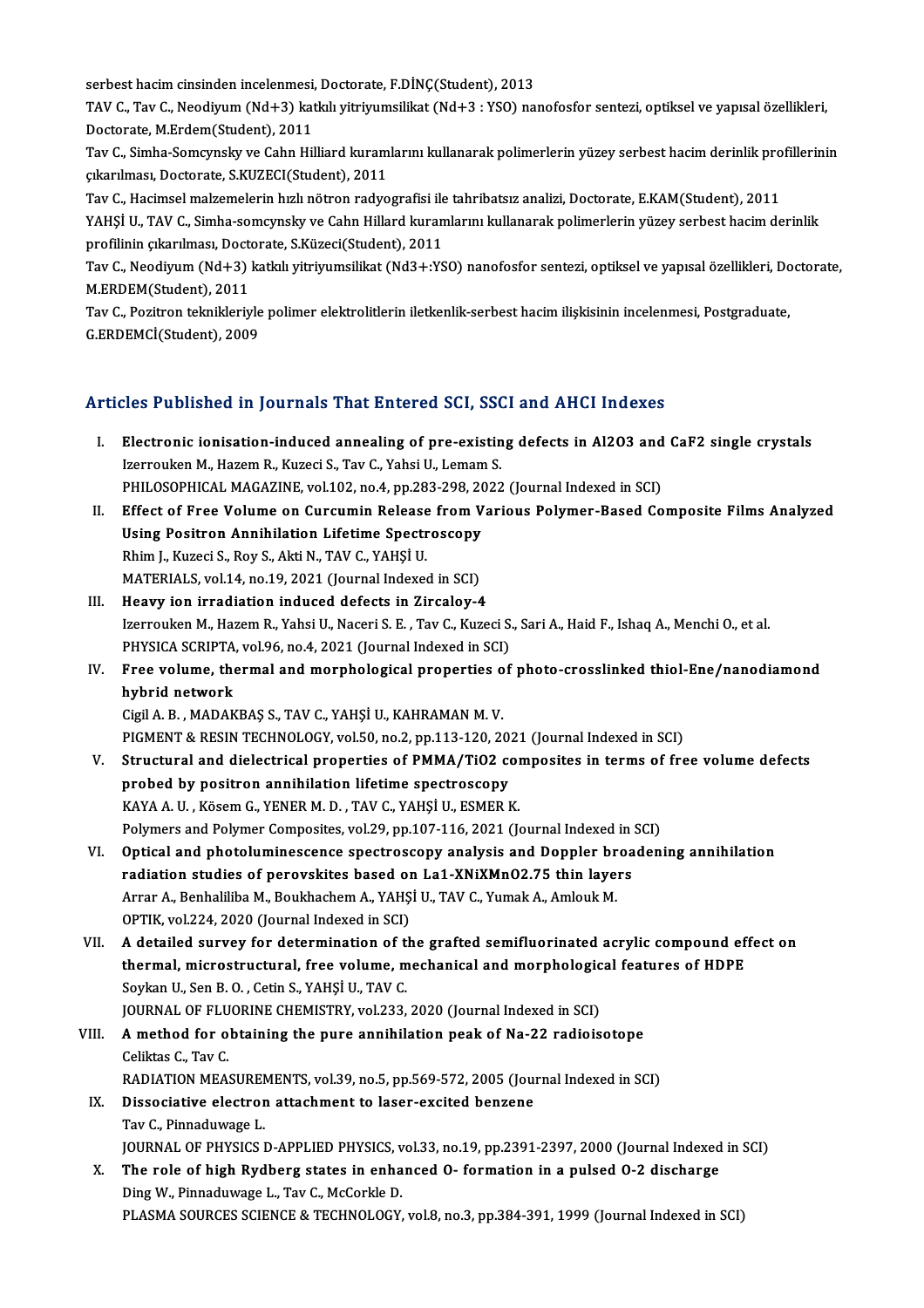- XI. Temperature dependence of electron attachment to methylene chloride<br>Rinnadwwase L. Tay G. MaCarkle D. Ding W. Temperature dependence of electron at<br>Pinnaduwage L., Tav C., McCorkle D., Ding W.<br>JOUPNAL OF CHEMICAL BHYSICS vol 110 Be Temperature dependence of electron attachment to methylene chloride<br>Pinnaduwage L., Tav C., McCorkle D., Ding W.<br>JOURNAL OF CHEMICAL PHYSICS, vol.110, no.18, pp.9011-9016, 1999 (Journal Indexed in SCI)<br>Flestren attachment Pinnaduwage L., Tav C., McCorkle D., Ding W.<br>JOURNAL OF CHEMICAL PHYSICS, vol.110, no.1<br>XII. Electron attachment to boron trichloride<br>Tav C. Datakas P. Binnaduwage J. **JOURNAL OF CHEMICAL PHYSICS,<br>Electron attachment to boron<br>Tav C., Datskos P., Pinnaduwage L.<br>JOUPNAL OF APPLIED PHYSICS W** Tav C., Datskos P., Pinnaduwage L.<br>JOURNAL OF APPLIED PHYSICS, vol.84, no.10, pp.5805-5807, 1998 (Journal Indexed in SCI)
- Tav C., Datskos P., Pinnaduwage L.<br>JOURNAL OF APPLIED PHYSICS, vol.84, no.10, pp.5805-5807, 1998 (Journal Indexed in SCI)<br>XIII. Electron attachment to photofragments and Rydberg states in laser-irradiated CCl2F2<br>Pinnaduura **JOURNAL OF APPLIED PHYSICS, vo<br>Electron attachment to photof<br>Pinnaduwage L., Datskos P., Tav C.<br>JOUPNAL OF APPLIED PHYSICS W** Electron attachment to photofragments and Rydberg states in laser-irradiated C<br>Pinnaduwage L., Datskos P., Tav C.<br>JOURNAL OF APPLIED PHYSICS, vol.84, no.7, pp.3442-3450, 1998 (Journal Indexed in SCI)<br>Flectron attachment to
- Pinnaduwage L., Datskos P., Tav C.<br>JOURNAL OF APPLIED PHYSICS, vol.84, no.7, pp.3442-3450, 1998 (Journal Indexed in SCI)<br>XIV. Electron attachment to thermally excited trichlorotrifluoroethane (1,1,2-C2Cl3F3)<br>Datskos P., Ta **JOURNAL OF APPLIED PHYSICS, vol.84, no.7**<br>**Electron attachment to thermally excite**<br>Datskos P., Tav C., Sauers I., Pinnaduwage L.<br>JOUPNAL OF PHYSICS D. APPLIED PHYSICS JOURNAL OF PHYSICS D-APPLIED PHYSICS, vol.30, no.18, pp.2596-2602, 1997 (Journal Indexed in SCI)

# Books&Book Chapters

I. Fen ve Mühendislik için Teknoloji Güncellemeli Serway SS & BSSK Shapters<br>Fen ve Mühendislik için Teknoloji Güncellemeli Serway<br>SAÇLI Ö. A. , KESKİN S. S. , TAV C., DUMLUDAĞ F., YUMAK YAHŞİ A., AVGIN İ.<br>RALME Yayınayi, İstanbul 2021 Fen ve Mühendislik için Tekr<br>SAÇLI Ö. A. , KESKİN S. S. , TAV C.<br>PALME Yayınevi, İstanbul, 2021

# PALME Yayınevi, İstanbul, 2021<br>Refereed Congress / Symposium Publications in Proceedings

efereed Congress / Symposium Publications in Proceedings<br>I. Some Studies Related to the Determination of Factors Affecting Positronium Formation of High<br>Density Polyothylane (UDBE) via Positron Annihilation Lifetime Spectr Tood Gongrossy by inposition a districtions in a recodentity.<br>Some Studies Related to the Determination of Factors Affecting Positronium Formatio<br>Density Polyethylene (HDPE) via Positron Annihilation Lifetime Spectroscopy Some Studies Related to the I<br>Density Polyethylene (HDPE)<br>ÖZTÜRK ŞEN B., YAHŞİ U., TAV C.<br>ICACCUE 2nd International Confe Density Polyethylene (HDPE) via Positron Annihilation Lifetime Spectroscopy (PALS)<br>ÖZTÜRK ŞEN B., YAHŞİ U., TAV C.<br>ICACCHE 2nd International Conference on Applications in Chemistry and Chemical Enginnering, Belgrade, Serbi

ÖZTÜRK ŞEN B., YAHŞİ U., TAV C.<br>ICACCHE 2nd International Conference<br>And Montenegro, 10 - 14 October 2018<br>Correlation between Eree Volume L And Montenegro, 10 - 14 October 2018

II. Correlation between Free Volume Holes and Mechanical Properties of Side Chain LCP-HDPE Graft<br>Products Correlation between Free Volume Holes and Mechanical Pr<br>Products<br>ÖZTÜRK ŞEN B., YAHŞİ U., ÇETİN S., TAV C., yener m. y. , SOYKAN U.<br>ICACCUE 2nd International Conference on Applications in Chamisti

ICACCHE 2nd International Conference on Applications in Chemistry and Chemical Engineering, Belgrade, Serbia<br>And Montenegro, 10 - 14 October 2018 ÖZTÜRK ŞEN B., YAHŞİ U., ÇETİN S., TAV<br>ICACCHE 2nd International Conference<br>And Montenegro, 10 - 14 October 2018<br>Ionis Condustivity of BVdE so HER : ICACCHE 2nd International Conference on Applications in Chemistry and Chemical Engineering, Belgrade,<br>And Montenegro, 10 - 14 October 2018<br>III. Ionic Conductivity of PVdF-co-HFP with Li-salts in terms of Free Volume Probed

And Montenegro, 10 - 14 October 2018<br>Ionic Conductivity of PVdF-co-HFP<br>Annihilation Lifetime Spectroscopy<br>YAHSUL TAV G-EPDEMCLTANDOČAN ( Ionic Conductivity of PVdF-co-HFP with Li-salts in terms of Free Volume Probed by Positron<br>Annihilation Lifetime Spectroscopy<br>YAHŞİ U., TAV C., ERDEMCİ TANDOĞAN G., COŞKUN B., DELİGÖZ H., YILMAZTÜRK S., YILMAZOĞLU M., ULUT

Annihilation Lifetir<br>YAHŞİ U., TAV C., ERD<br>, DEGER D., YAKUT Ş.<br>Uluslararası Katılımlı YAHŞİ U., TAV C., ERDEMCİ TANDOĞAN G., COŞKUN B., DELİGÖZ H., YILMAZTÜRK S., YILMAZOĞLU M., UL<br>, DEGER D., YAKUT Ş.<br>Uluslararası Katılımlı VII. Polimer Bilim ve Teknoloji Kongresi, Eskişehir, Turkey, 9 - 12 September 2018<br>

Uluslararası Katılımlı VII. Polimer Bilim ve Teknoloji Kongresi, Eskişehir, Turkey, 9 - 12 September 2018

IV. DEGER D., YAKUT \$.<br>Uluslararası Katılımlı VII. Polimer Bilim ve Teknoloji Kongresi, Eskişehir, Turkey, 9 - 12 September 2018<br>IV. Ionic Conductivity of PVdF-co-HFP with Li-salts In Terms of Free Volume Probed by Positro Ionic Conductivity of PVdF-co-HFP with Li-salts In Terms of Free Volume Probed by Positron<br>Annihilation Lifetime Spectroscopy<br>TAV C., ULUTAŞ H. K. , DELİGÖZ H., YILMAZOĞLU M., ULUTAŞ D., YAKUT Ş., ÇOŞKUN B., ERDEMCİ G., YI

<mark>Annihilatio</mark><br>TAV C., ULU<br>S., YAHŞİ U.<br>Uluslararec TAV C., ULUTAŞ H. K. , DELİGÖZ H., YILMAZOĞLU M., ULUTAŞ D., YAKUT Ş., ÇOŞKUN B., ERDEMCİ G., YII<br>S., YAHŞİ U.<br>Uluslararası Katılımlı VII. Polimer Bilim ve Teknoloji Kongresi (Polimer 2018), 9 - 12 September 2018<br>DC Condus

Uluslararası Katılımlı VII. Polimer Bilim ve Teknoloji Kongresi (Polimer 2018), 9 - 12 September 2018

# S., YAHŞİ U.<br>Uluslararası Katılımlı VII. Polimer Bilim ve Teknoloji Kongresi (Polimer 2018), 9 - 12 September 2018<br>V. DC Conductivity, Thermal and Free Volume Properties of Thermoplastic polyurethane/boron nitride<br>comp co<mark>mpounds</mark><br>YAHŞİ U., YENER M. Y. , MADAKBAŞ S., TAV C., DUMLUDAĞ F., UMER M. A.<br>Uluslararası Katılımlı VII. Polimer Bilim ve Teknoloji Kongresi (Polimer 2018), 9 - 12 September 2018<br>Temperature and Pressure Dependent Bele

YAHŞİU., YENER M.Y., MADAKBAŞ S., TAV C., DUMLUDAĞ F., UMER M.A.

# VI. Temperature and Pressure Dependent Relaxation of Polymers In Terms of Free Volume Fraction Uluslararası Katılımlı VII. Polimer Bilim ve Tek<mark>l</mark><br>Temperature and Pressure Dependent Ro<br>YAHŞİ U., ÇOŞKUN B., YUMAK YAHŞİ A., TAV C.<br>Uluslararası Katılımlı VII. Bolimar Bilim ve Teln YAHŞİ U, ÇOŞKUN B., YUMAK YAHŞİ A., TAV C.

Uluslararası Katılımlı VII. Polimer Bilim ve Teknoloji Kongresi (Polimer 2018), Eskişehir, Turkey, 9 - 12 September 2018